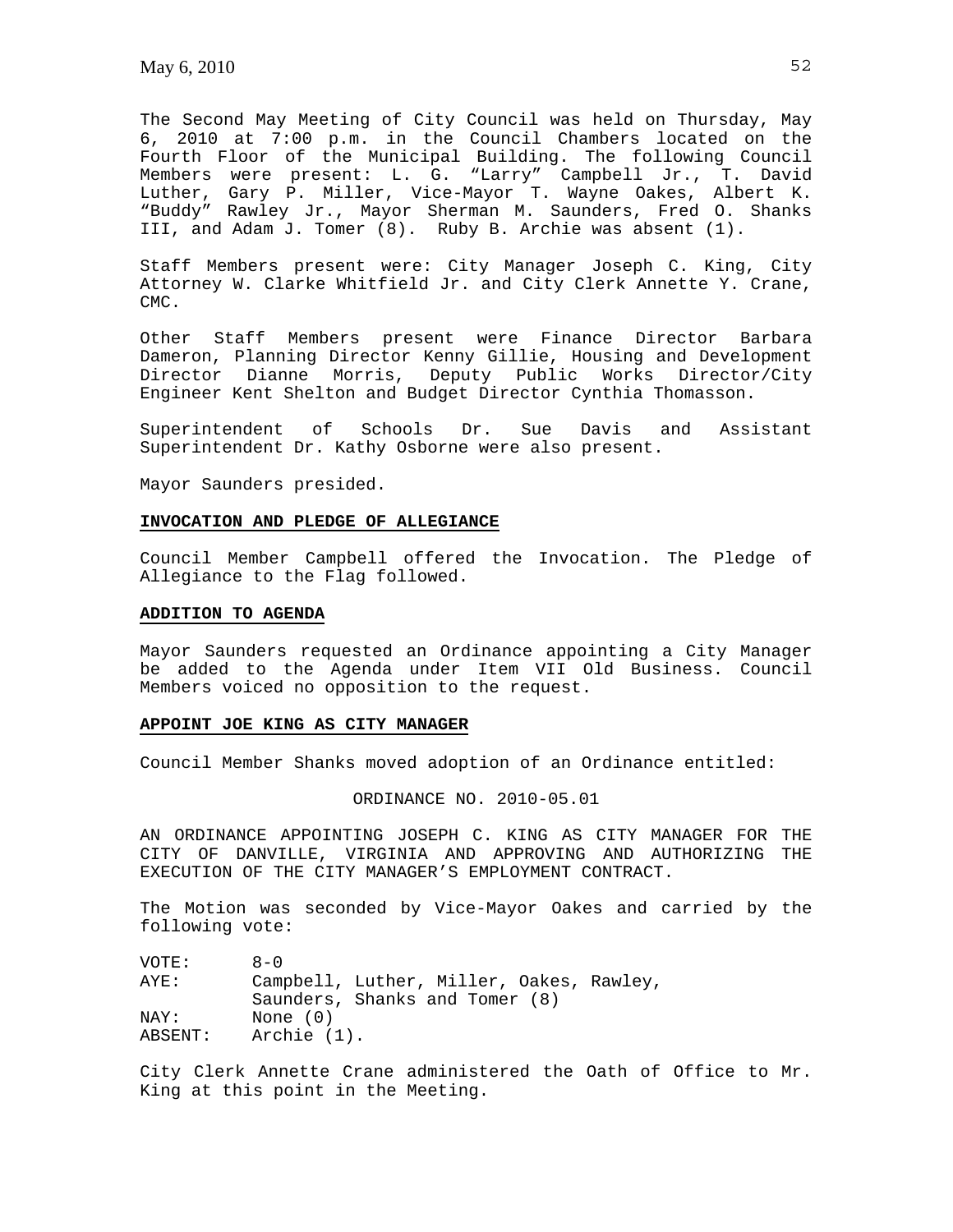Council and staff members were afforded the opportunity to welcome Mr. King as City Manager.

Mayor Saunders reviewed Mr. King's work experience. He said Mr. King had 34 years of experience in a wide range of local government functions including economic development, finance and budgeting, strategic planning, organizational development, community relations and intergovernmental affairs. Speaking for the entire Council, Mayor Saunders said that Mr. King was the right man for the job in part because he knows Danville and its municipal organization.

Council Members commented the City was very fortunate to have a man of Mr. King's integrity to oversee the daily operations of the City. They also expressed pride that Mr. King was promoted from within and were confident the City would continue to progress.

Mr. King stated he was humbled and honored to serve with this City Council. He said Danville had been blessed with a tradition of good City Councils, which is very important to the progress of the City. He stated he would continue to invest his heart and soul and blood, sweat, and tears to meet City Council's expectations.

## **MINUTES**

Upon Motion by Council Member Luther and second by Council Member Campbell, Minutes of the April 20,2010 Regular Meeting of City Council and the Special Joint Work Session held on April 20, 2010 were approved as presented. Draft copies had been distributed to Council Members prior to the Meeting.

# **PUBLIC HEARING - AUTHORIZE ISSUANCE OF GENERAL OBLIGATION BONDS FOR CAPITAL PROJECTS - \$10,240,000**

Mayor Saunders opened the floor for a Public Hearing to consider authorizing the issuance of General Obligation Bonds to fund various capital projects. Notice of the Public Hearing was published in the Danville Register and Bee on April 20 and 27, 2010. No one present desired to be heard.

Upon Motion by Council Member Miller and second by Council Member Rawley, Ordinance No. 2010-04.03 presented by its First Reading on April 20, 2010 authorizing the issuance of General Obligation Bonds of the City of Danville, Virginia, in the maximum principal amount of \$10,240,000 to finance Capital Improvements to the City's water, wastewater, gas and electric systems, Capital Improvements to the City's Telecommunications System, the costs of a New Operations Center to serve the Utilities Department and a New Combined Fire Station and 911 Dispatch Facility was adopted by the following vote:

VOTE: 8-0 AYE: Campbell, Luther, Miller, Oakes, Rawley,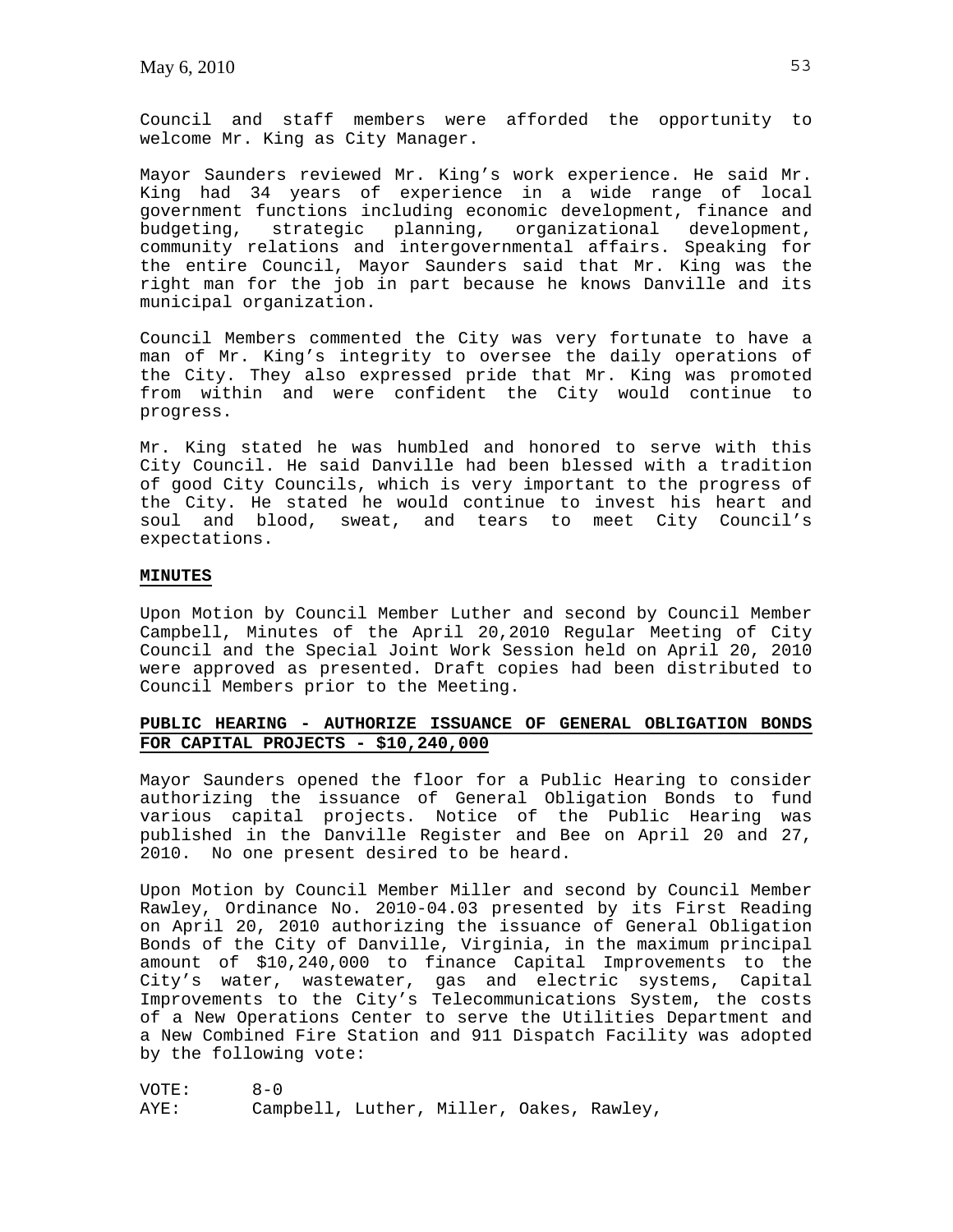Saunders, Shanks and Tomer (8) NAY: None (0) ABSENT: Archie (1).

## **PUBLIC HEARING - AMEND FY 2010 BUDGET APPROPRIATION ORDINANCE**

Mayor Saunders announced the following budget amendments had been considered by City Council, introduced for First Reading, and would be further considered during the Public Hearing. Should a Council Member or citizen desire discussion on an item, the item will be removed from the Consent Process and considered separately.

Mayor Saunders opened the floor for a Public Hearing to consider amendments to the Fiscal Year 2010 Budget Appropriation Ordinance. Notice of the Public Hearing was published in the Danville Register and Bee on April 27, 2010. No one present desired to be heard and the Public Hearing was closed.

## **BUDGET ADOPTION – FY 2010 – DOMESTIC VIOLENCE PROGRAM GRANT**

Upon Motion by Council Member Miller and second by Council Member Campbell, Ordinance No. 2010-04.04 amending the FY 2010 Budget Appropriation Ordinance to provide for a grant from the State for a Domestic Violence Program Grant in the amount of \$39,976 and appropriating same was adopted by the following vote:

| VOTE:   | $A - 0$                                  |
|---------|------------------------------------------|
| AYE:    | Campbell, Luther, Miller, Oakes, Rawley, |
|         | Saunders, Shanks and Tomer (8)           |
| NAY:    | None $(0)$                               |
| ABSENT: | Archie (1).                              |

#### **BUDGET ADOPTION-FY 2010-BILL & MELINDA GATES STATE LIBRARY GRANT**

Upon Motion by Council Member Miller and second by Council Member Campbell, Ordinance No. 2010-04.05 amending the Fiscal Year 2010 Budget Appropriation Ordinance to provide for a Grant from the Virginia State Library on behalf of Bill and Melinda Gates in the amount of \$9,100 and a Local Share in the amount of \$9,100 for a total appropriation of \$18,200 and appropriating same was adopted by the following vote:

| VOTE:   | $R - N$                                  |
|---------|------------------------------------------|
| AYE:    | Campbell, Luther, Miller, Oakes, Rawley, |
|         | Saunders, Shanks and Tomer (8)           |
| NAY:    | None (0)                                 |
| ABSENT: | Archie (1).                              |

# **BUDGET ADOPTION - FY 2010 - TOBACCO REGION OPPORTUNITY FUND**

Upon Motion by Council Member Miller and second by Council Member Campbell, Ordinance No. 2010-04.06 amending the Fiscal Year 2010 Budget Appropriation Ordinance by increasing revenues from the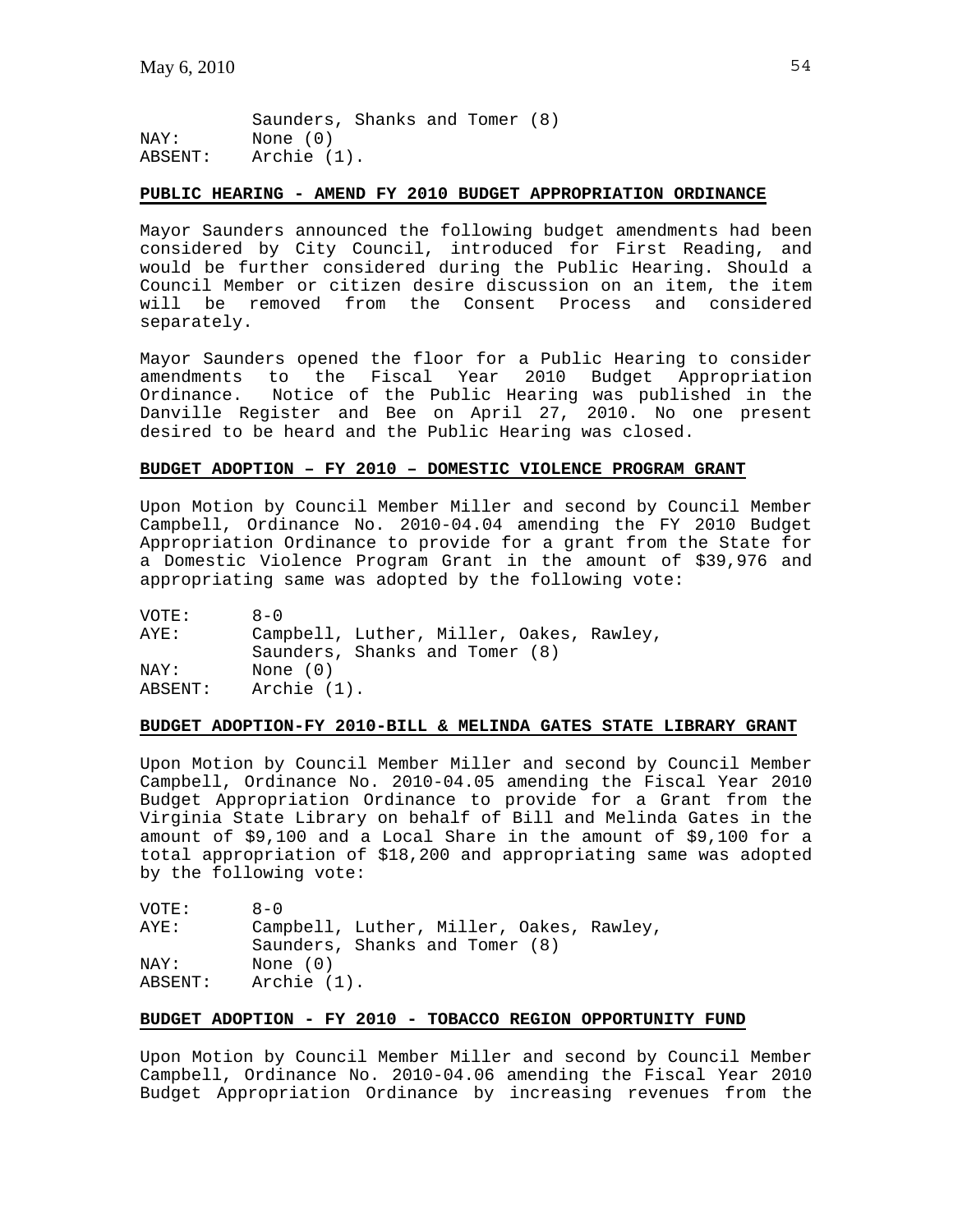Tobacco Region Opportunity Fund for Economic Development Incentive Packages for an appropriation in the amount of \$640,000 and appropriating the same was adopted by the following vote:

VOTE: 8-0 AYE: Campbell, Luther, Miller, Oakes, Rawley, Saunders, Shanks and Tomer (8) NAY: None (0) ABSENT: Archie (1).

## **BUDGET ADOPTION - FY 2010-VDOT & CITY – ROBERTSON BRIDGE PROJECT**

Upon Motion by Council Member Miller and second by Council Member Campbell, Ordinance No. 2010-04.07 amending the Fiscal Year 2010 Budget Appropriation Ordinance to provide for Contribution-in-Aid from the Virginia Department of Transportation (VDOT) in the amount of \$105,680 and transfers to cover local funding in the amount of \$595,643 for replacement of water and gas lines for the Robertson Bridge Project and appropriating same was adopted by the following vote:

VOTE: 8-0 AYE: Campbell, Luther, Miller, Oakes, Rawley, Saunders, Shanks and Tomer (8) NAY: None (0) ABSENT: Archie (1).

#### **PUBLIC HEARING – SPECIAL USE PERMIT – 609 KEEN STREET**

Mayor Saunders opened the floor for a Public Hearing to consider a request for a Special Use Permit to allow for the operation of a beauty school at 609 Keen Street. Notice of the Public Hearing was published in the Danville Register and Bee on April 22 and 29, 2010. No one present desired to be heard and the Public Hearing was closed.

Council Member Campbell moved adoption of an Ordinance entitled:

ORDINANCE NO. 2010-05.02

AN ORDINANCE GRANTING A SPECIAL USE PER TO ALLOW FOR A SCHOOL IN ACCORDANCE WITH ARTICLE 3.K, SECTION C, ITEM 15, OF CHAPTER 41 OF THE CODE OF THE CITY OF DANVILLE, VIRGINIA, 1986, AS AMENDED, AT 609 KEEN STREET.

The Motion was seconded by Council Member Rawley and carried by the following vote:

| VOTE:   | $A - 0$                                  |
|---------|------------------------------------------|
| AYE:    | Campbell, Luther, Miller, Oakes, Rawley, |
|         | Saunders, Shanks and Tomer (8)           |
| NAY:    | None $(0)$                               |
| ABSENT: | Archie (1).                              |

## **PUBLIC HEARING – SPECIAL USE PERMIT – 401 SOUTH RIDGE STREET**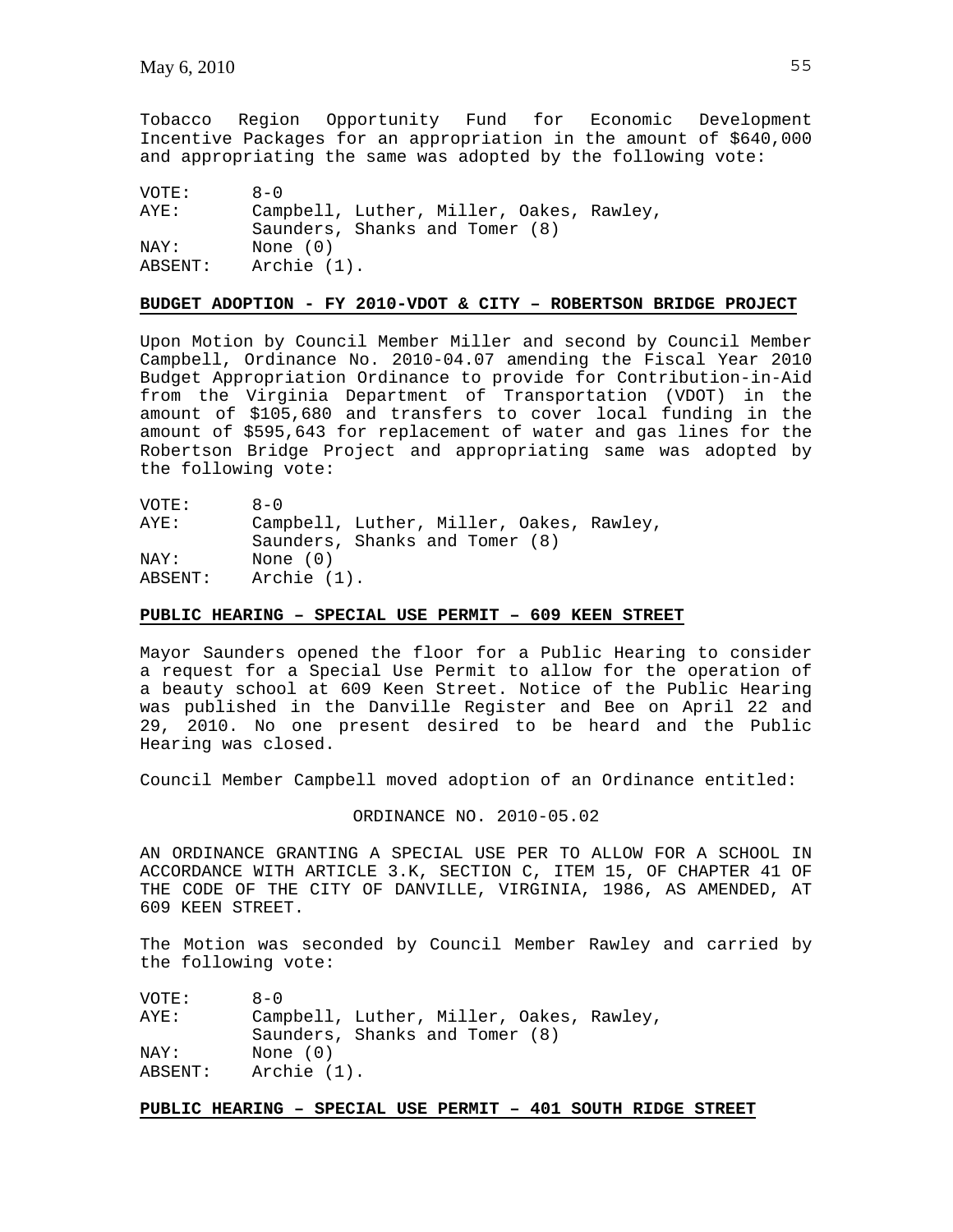Mayor Saunders opened the floor for a Public Hearing to consider a request for a Special Use Permit to allow for the operation of a commercial indoor recreation establishment at 401 South Ridge Street. Notice of the Public Hearing was published in the Danville Register and Bee on April 22 and 29, 2010.

Applicant Bernard Barbour, a Ringgold resident, appeared to request that Council grant a Special Use Permit to operate a teen club where teens could play games, have dances, socialize and have somewhere to go. Mr. Barbour felt the location was ideal since it was near the Police Department and the hospital. He advised the club was for 13-to 17-year-olds and security guards would be hired by the management. He further advised assistance from the Danville Police Department would be solicited and he would pay for those services. When asked if he had spoken with Chief Broadfoot, Mr. Barbour responded that he was waiting to get Council's decision before making arrangements with the Police Department.

Council Members agreed that teens did need something to do but some expressed opposition to the location. It was felt that teens needed a safe place to gather. It was noted there had been serious difficulties at this location in the past.

Planning Director Gillie advised that twenty-nine notices were sent to surrounding property owners. Of the ten who responded, seven were opposed. Mr. Tomer stated Council should keep this in mind when making the decision.

Mr. Luther suggested that Mr. Barbour read the City's Noise Ordinance. He said the Heritage Towers Apartments, which are located nearby, had complained of loud music coming from the facility during the previous tenancy.

Mr. Rawley asked who would pay salaries of the Police officers and security guards. Mr. Barbour stated there would be a cover charge of \$7 for each guest and salaries and other expenses would be paid from that. It was noted by Mr. Rawley that only 69 teens would be allowed in the club and \$7 did not seem adequate to cover costs for operating the facility and to pay the salaries.

No one further desired to be heard and the Public Hearing was closed.

Mr. Shanks moved adoption of an Ordinance entitled:

# ORDINANCE NO. 2010-05.03

AN ORDINANCE GRANTING A SPECIAL USE PERMIT TO AUTHORIZE A COMMERCIAL INDOOR RECREATION ESTABLISHMENT IN ACCORDANCE WITH ARTICLE 3.K, SECTION C, ITEM 5, OF CHAPTER 41 OF THE CODE OF THE CITY OF DANVILLE, VIRGINIA, 1986, AS AMENDED, AT 401 SOUTH RIDGE STREET.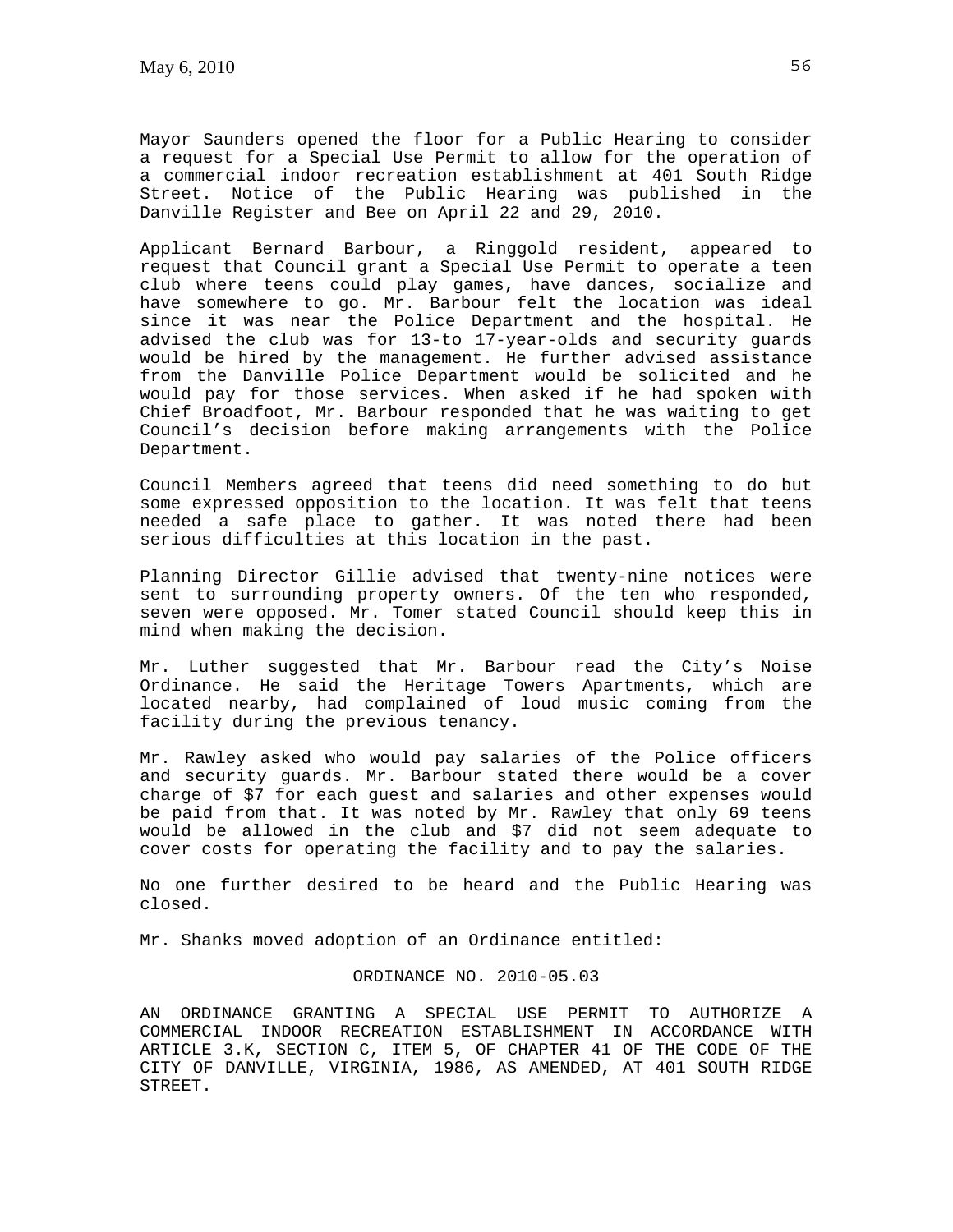Council Member Miller seconded the Motion.

It was suggested Mr. Barbour review his plans to make sure revenues would be adequate to operate the club and to meet with Chief Broadfoot to resolve security issues.

Upon Motion by Council Member Tomer and second by Vice-Mayor Oakes and by a unanimous vote, further consideration of the matter was **tabled** pending receipt of that information.

## **PUBLIC HEARING – 2010-2014 CONSOLIDATED PLAN – HUD**

Mayor Saunders opened the floor for a Public Hearing to consider authorizing the submission of the 2010-2014 Consolidated Plan including a one-year action plan to the U. S. Department of Housing and Urban Development (HUD). Notice of the Public Hearing was published in the Danville Register and Bee on April 7, 2010. No one present desired to be heard and the Public Hearing was closed.

Council Member Luther moved adoption of a Resolution entitled:

## RESOLUTION NO. 2010-05.01

A RESOLUTION AUTHORIZING THE CITY MANAGER TO SUBMIT TO THE U. S. DEPARTMENT OF HOUSING AND URBAN DEVELOPMENT (HUD), A 2010-2014 CONSOLIDATED PLAN INCLUDING A ONE YEAR ACTION PLAN.

The Motion was seconded by Council Member Rawley and carried by the following vote:

VOTE: 8-0 AYE: Campbell, Luther, Miller, Oakes, Rawley, Saunders, Shanks and Tomer (8) NAY: None (0) ABSENT: Archie (1).

## **PUBLIC HEARING – 2011 DANVILLE PUBLIC SCHOOLS BUDGET**

Mayor Saunders opened the floor for a Public Hearing for consideration of the Fiscal Year 2011 Budget for the Danville Public Schools. Notice of the Public Hearing was published in the Danville Register and Bee on April 24, 2010. No one present desired to be heard and the Public Hearing was closed.

Upon Motion by Council Member Rawley and second by Vice-Mayor Oakes, a Resolution entitled:

# RESOLUTION NO. 2010-05.02

A RESOLUTION APPROVING THE BUDGET OF THE SCHOOL BOARD OF THE CITY OF DANVILLE FOR THE FISCAL YEAR ENDING JUNE 30, 2011

was presented by its First Reading to lie over before final adoption.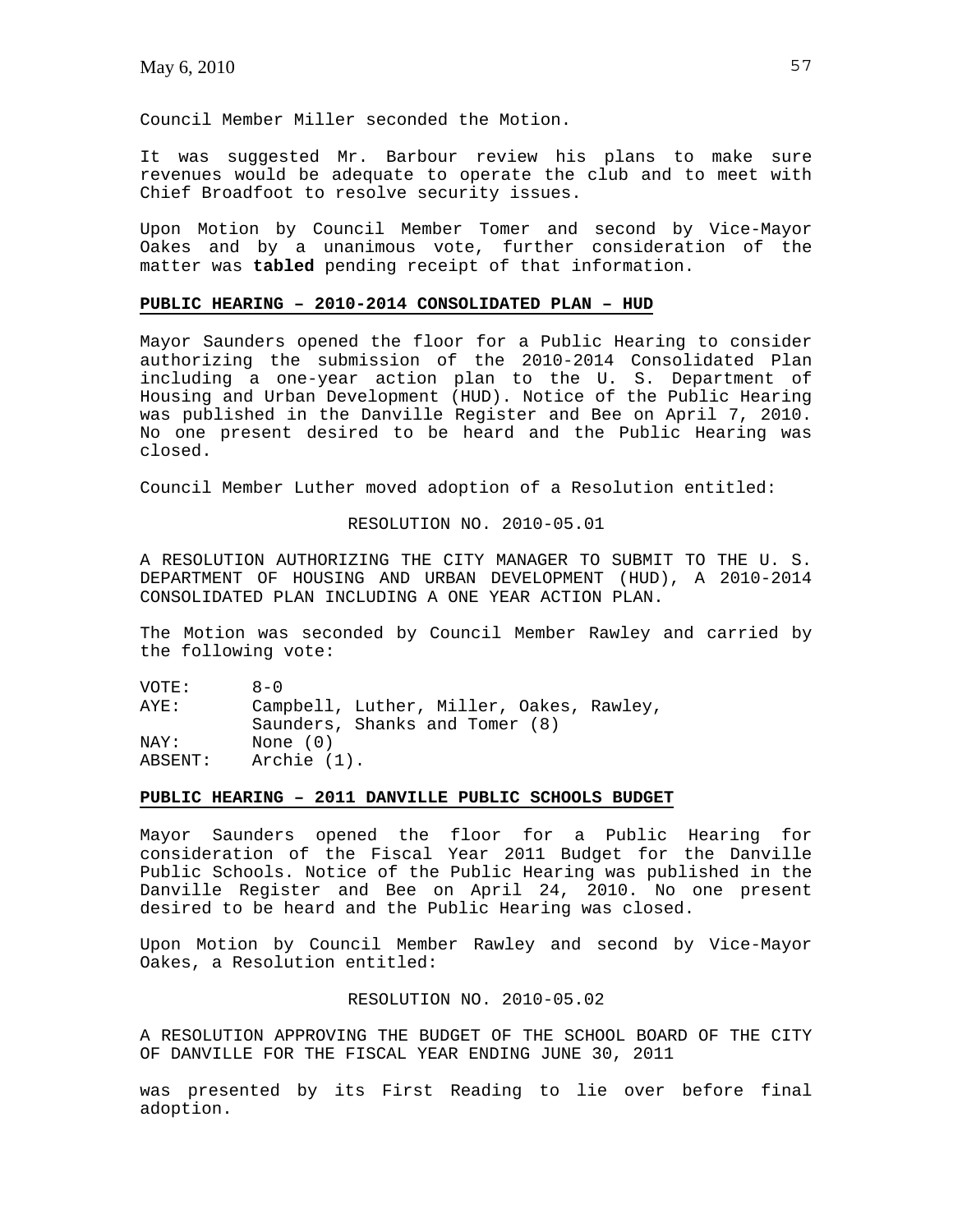#### **CITY & VDOT AGREEMENT – ROBERTSON BRIDGE PROJECT**

Council Member Tomer moved adoption of a Resolution entitled:

### RESOLUTION NO. 2010-05.03

A RESOLUTION AUTHORIZING AND APPROVING AN AGREEMENT BETWEEN THE CITY OF DANVILLE AND THE COMMONWEALTH OF VIRGINIA, DEPARTMENT OF TRANSPORTATION, PROVIDING FOR PROJECT CONSTRUCTION, OPERATION, AND MAINTENANCE TO ALLOW FOR THE REPLACEMENT OF THE ROBERTSON BRIDGE OVER THE DAN RIVER AND WIDENING MEMORIAL DRIVE FROM THE SOUTH END OF THE BRIDGE TO PARK AVENUE.

Vice-Mayor Oakes seconded the Motion.

Mayor Saunders said the Robertson Bridge Project had been a long time coming. City Manager King stated its success was due to a team effort that included Federal, State, and Local funding and cooperation.

The Resolution was adopted by the following vote:

| VOTE:   | $R - N$                                  |
|---------|------------------------------------------|
| AYE:    | Campbell, Luther, Miller, Oakes, Rawley, |
|         | Saunders, Shanks and Tomer (8)           |
| NAY:    | None $(0)$                               |
| ABSENT: | Archie (1).                              |

#### **COMMUNICATIONS**

There were no communications from the City Manager, City Attorney, and City Clerk.

**Clerk's Note**: An Abstract of Votes for the May 4, 2010 Councilmanic and School Board Elections is attached to and made of part of these Minutes.

# **ROLL CALL**

Council Members extended congratulations to John Gilstrap, Alonzo Jones, Gary Miller, and Adam Tomer, who were successful candidates in the May 4, 2010 Councilmanic election. They expressed appreciation to all who voted.

Council Members congratulated Joe King and wished him well in his new position of City Manager.

The Meeting adjourned at 7:55 P.M.

APPROVED: